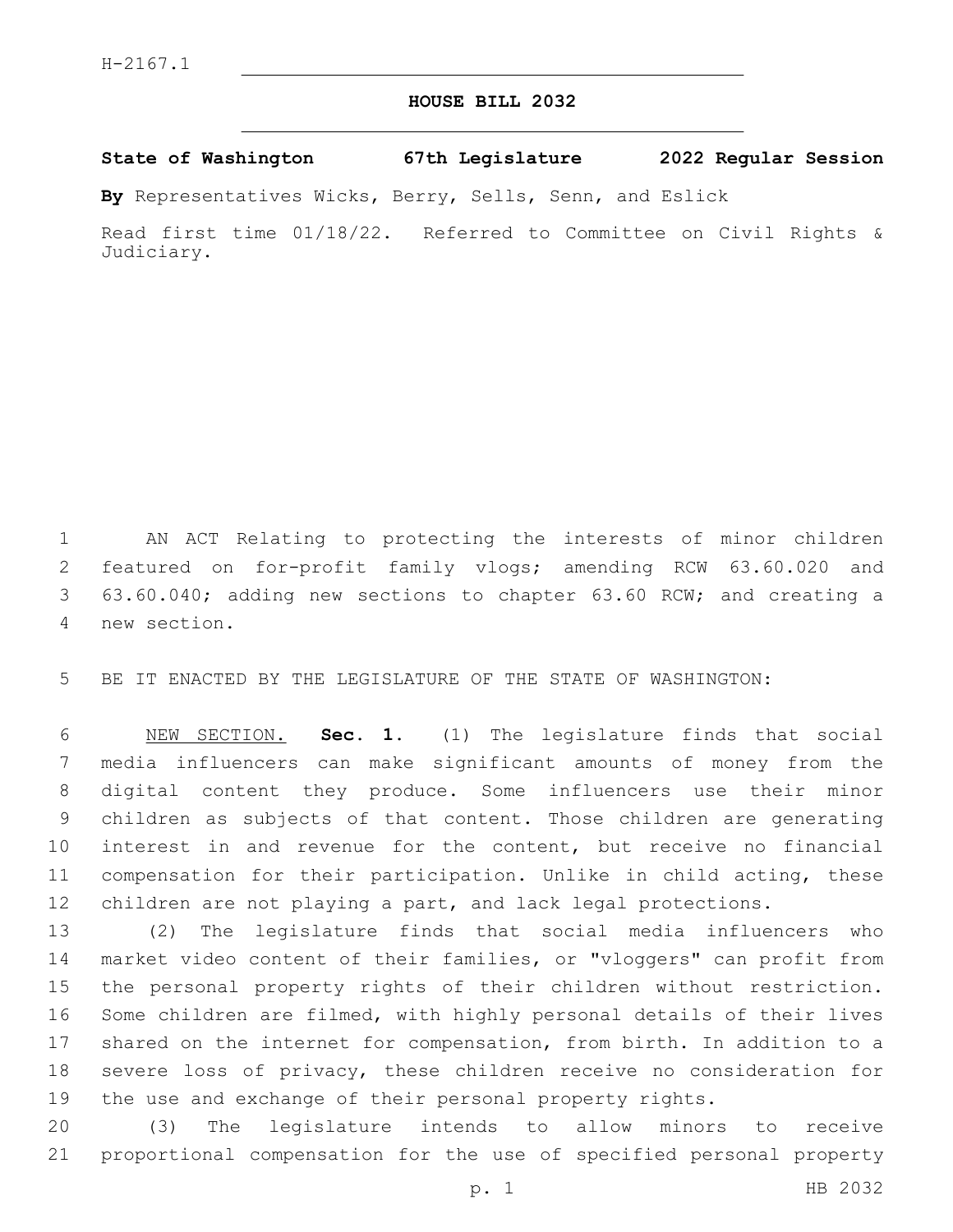rights where their parents have reached a specified profit threshold from that use. The legislature also intends to provide for minors to exercise control over specified personal property rights upon 4 reaching the age of majority.

 **Sec. 2.** RCW 63.60.020 and 2008 c 62 s 2 are each amended to read as follows:6

 Unless the context clearly requires otherwise, the definitions in 8 this section apply throughout this chapter.

 (1) "Age of majority" has the same meaning as provided in RCW 26.28.010.

 (2) "Deceased individual" means any individual, regardless of the individual's place of domicile, residence, or citizenship at the time of death or otherwise, who has died within ten years before January 14 1, 1998, or thereafter.

 $((+2+))$   $(3)$  "Deceased personality" means any individual, regardless of the personality's place of domicile, residence, or 17 citizenship at the time of death or otherwise, whose name, voice, signature, photograph, or likeness had commercial value at the time of his or her death, whether or not during the lifetime of that individual he or she used his or her name, voice, signature, photograph, or likeness on or in products, merchandise or goods, or for purposes of advertising or selling, or soliciting the purchase or sale of, products, merchandise, goods, or services. A "deceased personality" includes, without limitation, any such individual who has died within fifty years before January 1, 1998, or thereafter.

 $((+3))$   $(4)$  "Fund-raising" means an organized activity to solicit donations of money or other goods or services from persons or entities by an organization, company, or public entity. A fund-29 raising activity does not include a live, public performance by an individual or group of individuals for which money is received in 31 solicited or unsolicited gratuities.

 $(1)(4)$ ) (5) "Individual" means a natural person, living or dead.

33 (((5)) (6) "Likeness" means an image, painting, sketching, model, diagram, or other clear representation, other than a photograph, of an individual's face, body, or parts thereof, or the distinctive appearance, gestures, or mannerisms of an individual.

 ( $(\overline{6})$ ) (7) "Minor" means a person under the age of 18 whose principal place of residence is in the state of Washington.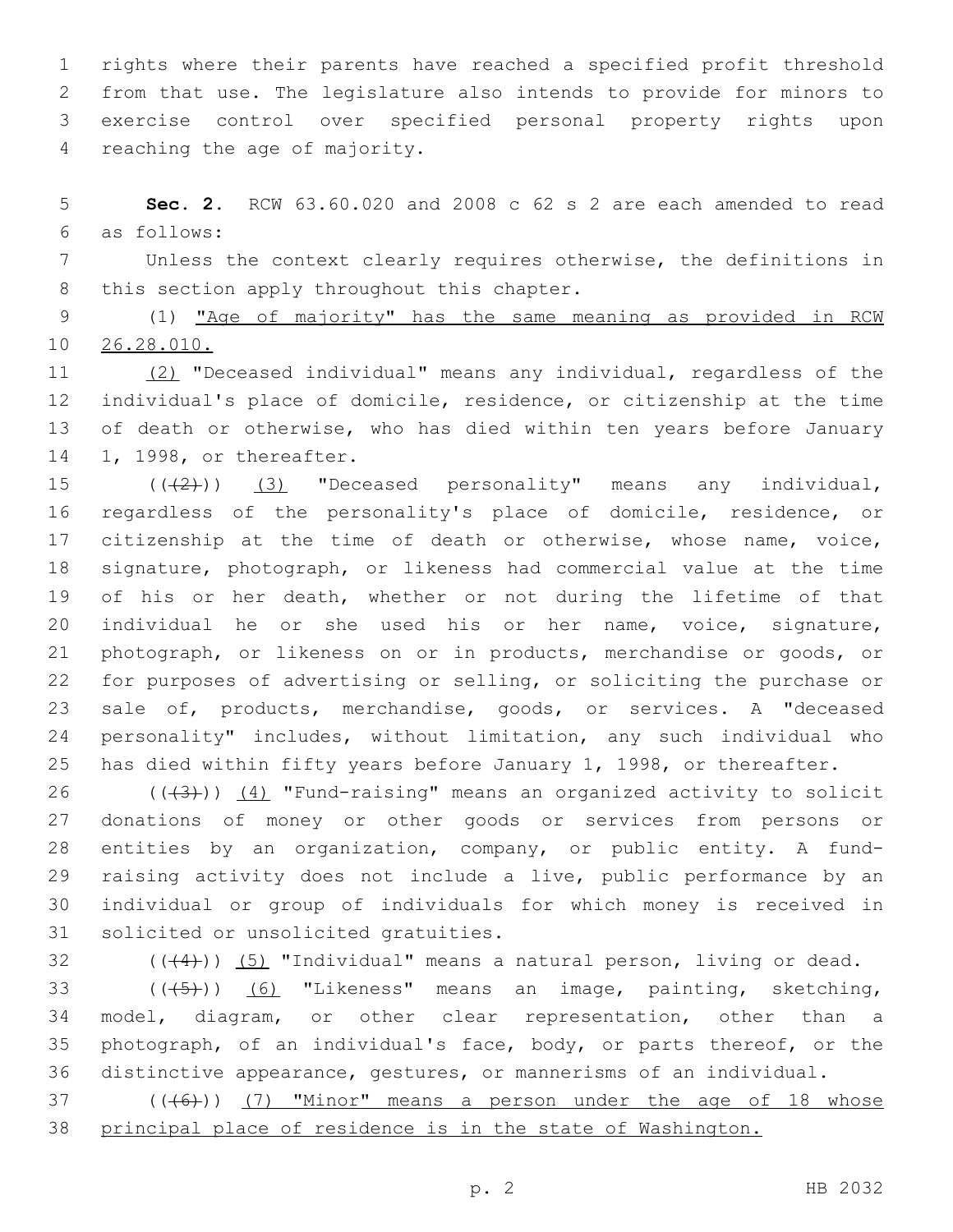(8) "Name" means the actual or assumed name, or nickname, of a living or deceased individual that is intended to identify that individual.3

 ( $(\overline{+7})$ ) (9) "Person" means any natural person, firm, association, partnership, corporation, joint stock company, syndicate, receiver, common law trust, conservator, statutory trust, or any other concern by whatever name known or however organized, formed, or created, and includes not-for-profit corporations, associations, educational and religious institutions, political parties, and community, civic, or 10 other organizations.

11 (((8))) (10) "Personality" means any individual whose name, voice, signature, photograph, or likeness has commercial value, whether or not that individual uses his or her name, voice, signature, photograph, or likeness on or in products, merchandise, or goods, or for purposes of advertising or selling, or solicitation of purchase of, products, merchandise, goods, or services.

17 (((49)) (11) "Photograph" means any photograph or photographic reproduction, still or moving, or any videotape, online or live television transmission, of any individual, so that the individual is 20 readily identifiable.

 $(1)$  ( $(10)$ ))  $(12)$  "Signature" means the one handwritten or otherwise legally binding form of an individual's name, written or authorized by that individual, that distinguishes the individual from all 24 others.

 (13) "Vlogger" means an individual or family that creates video 26 content in exchange for compensation, and includes any 27 proprietorship, partnership, company, or other corporate entity 28 assuming the name or identity of a particular individual or family for purposes of that content creation.

 NEW SECTION. **Sec. 3.** A new section is added to chapter 63.60 31 RCW to read as follows:

 (1) A vlogger meeting the criteria under subsection (2) of this section must compensate the vlogger's minor child whose likeness, name, or photograph constitutes the video content meeting the criteria in subsection (2)(a) of this section, in accordance with 36 subsection (3) of this section.

 (2) This section applies to a vlogger meeting the following criteria at any time within the previous 12-month period: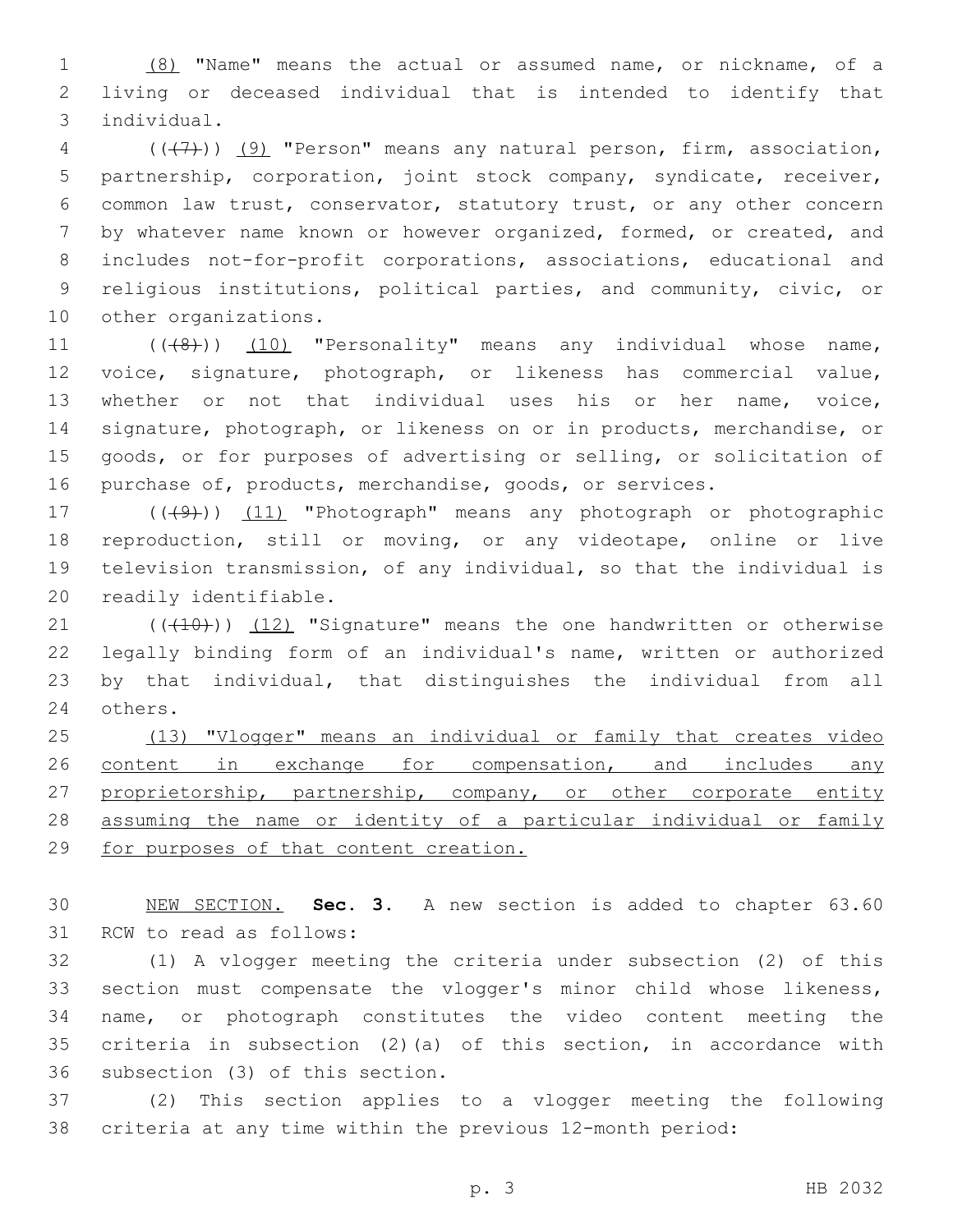(a)(i) The number of views received per video segment on any internet platform or network met the platform or network's threshold 3 for generation of compensation; or

 (ii) The vlogger received actual compensation for video content 5 equal to or greater than \$0.10 per view; and

 (b) At least 30 percent of the vlogger's compensated video content produced within a 30-day period included the likeness, name, or photograph of the vlogger's minor child. Content percentage is measured by the percentage of time the likeness, name, or photograph of the vlogger's minor child visually appears or is the subject of an oral narrative in a video segment, as compared to the total length of 12 the segment.

 (3) A vlogger meeting the criteria in subsection (2) of this section must set aside gross earnings on the video content including the likeness, name, or photograph of the vlogger's minor child in a trust, to be preserved for the benefit of the minor upon reaching the age of majority, according to the following distribution:

 (a) Where only one minor child meets the content threshold described in subsection (2)(b) of this section, the percentage of total gross earnings on any video segment including the likeness, name, or photograph of the vlogger's minor child that is equal to or greater than the content percentage that includes the minor child as 23 described in subsection (2) of this section; or

 (b) Where more than one minor child meets the content threshold described in subsection (2)(b) of this section and a video segment includes more than one of those children, the additive percentage described in (a) of this subsection for all minor children in any segment must be equally divided between the children, regardless of differences in percentage of content provided by the individual children.30

 NEW SECTION. **Sec. 4.** A new section is added to chapter 63.60 32 RCW to read as follows:

 (1) Upon the age of majority, any individual to whom as a minor child section 3 of this act previously applied may request the permanent deletion of any video segment including the likeness, name, or photograph of the individual from any internet platform or network that provided compensation to the individual's parent or parents in 38 exchange for that video content.